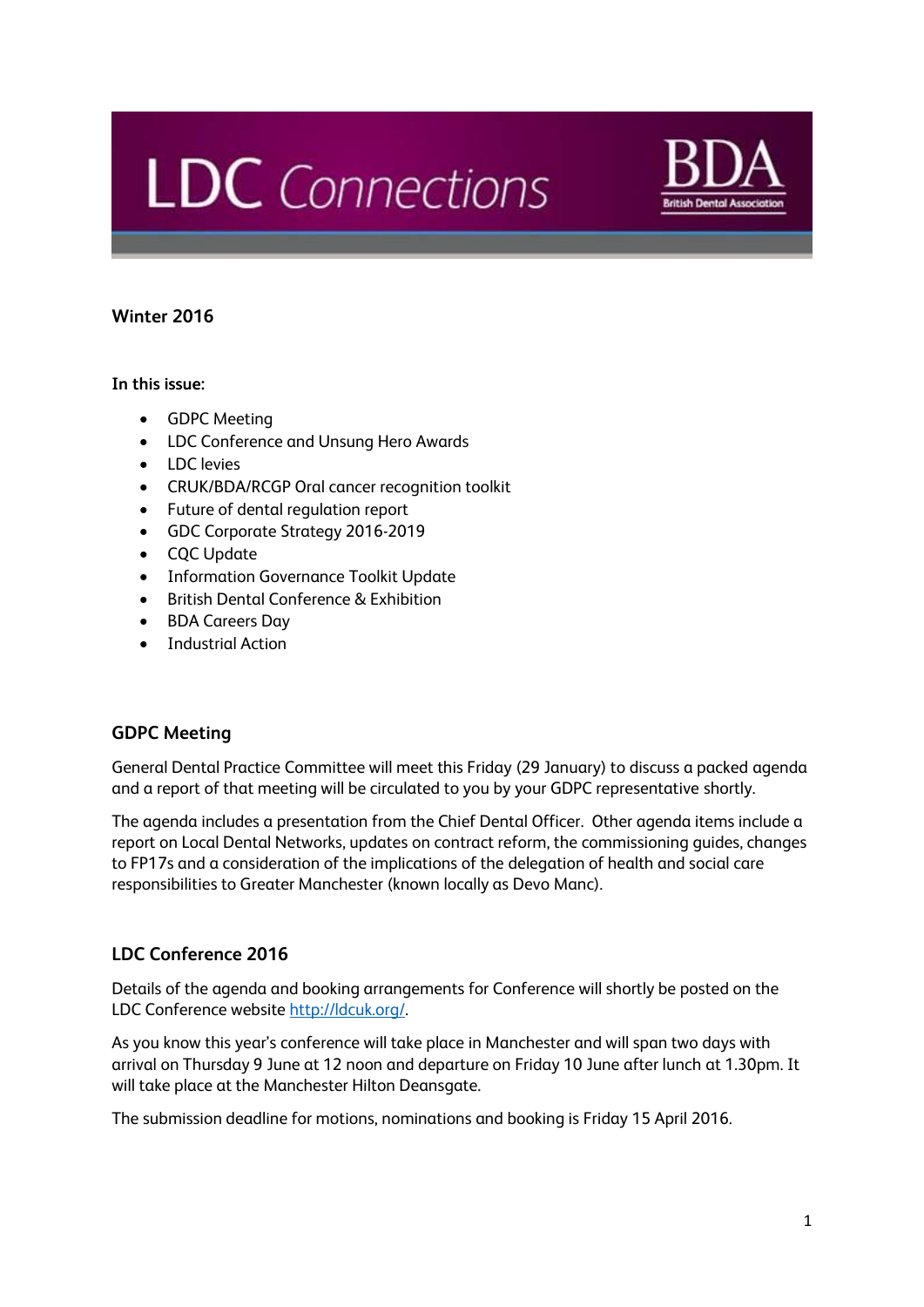# **Unsung Hero Awards**

The Conference Dinner will again host the 'Unsung Hero' awards and LDCs are encouraged to propose anyone who has worked within the LDC but has never been given the formal recognition they deserve.

The closing date for nominations is Monday 29 February and the nomination form is being circulated with this issue of Connections.

#### **Statutory and voluntary levies**

Feedback from LDCs and from dentists themselves (young dentists particularly) suggests that there is some confusion about the way that levies are deducted. Victoria Michell, Practice Management Consultant at the BDA has written an article for the February edition of *BDJ in Practice* outlining the importance of the LDC role and the way that LDCs are funded. *BDJ in Practice* will be available in early February. The BDA will be producing a promotional leaflet for LDCs to help you promote what you do to constituents.

# **CRUK/BDA/RCGP Oral cancer recognition toolkit**

The BDA has developed an oral cancer toolkit in partnership with Cancer Research UK, to help dental health professionals identify and refer possible cases of oral cancer. The toolkit includes information on the signs to look out for, how to respond, as well as possible risk factors. There is a detailed image library, a referral guide, case studies, examination videos and a CPD quiz. Three hours of verifiable CPD is available to members via the BDA's [CPD Hub.](http://cpd.bda.org/)

See<https://www.bda.org/mouth-cancer>

# **BDA calls for smoking cessation funding to be ring-fenced**

The BDA has also called for ring-fenced funding for smoking cessation, following the news that around 40 per cent of local councils have dropped their free stop-smoking services. Incidences of mouth cancers are soaring – the tenth most common cancer in UK men and fifteenth most common in women. A survey of tobacco control leads by Action on Smoking and Health (ASH) also reveals that existing smoking-cessation services are now in doubt as local councils' brace themselves for annual cuts to their public health budget of 3.9 per cent over the next five years. The ASH survey, published this week, also highlighted that these cuts are in addition to the £200 million announced in last year's Budget.

# **Future of regulation**

CQC/GDC/NHS England/NHSBA have produced a "future of dental regulation" report. They will be working through the recommendations throughout 2016 and moving quickly to make changes. The full report can be accessed at:

http://www.cqc.org.uk/sites/default/files/20151207 future\_dental\_service\_regulation.pdf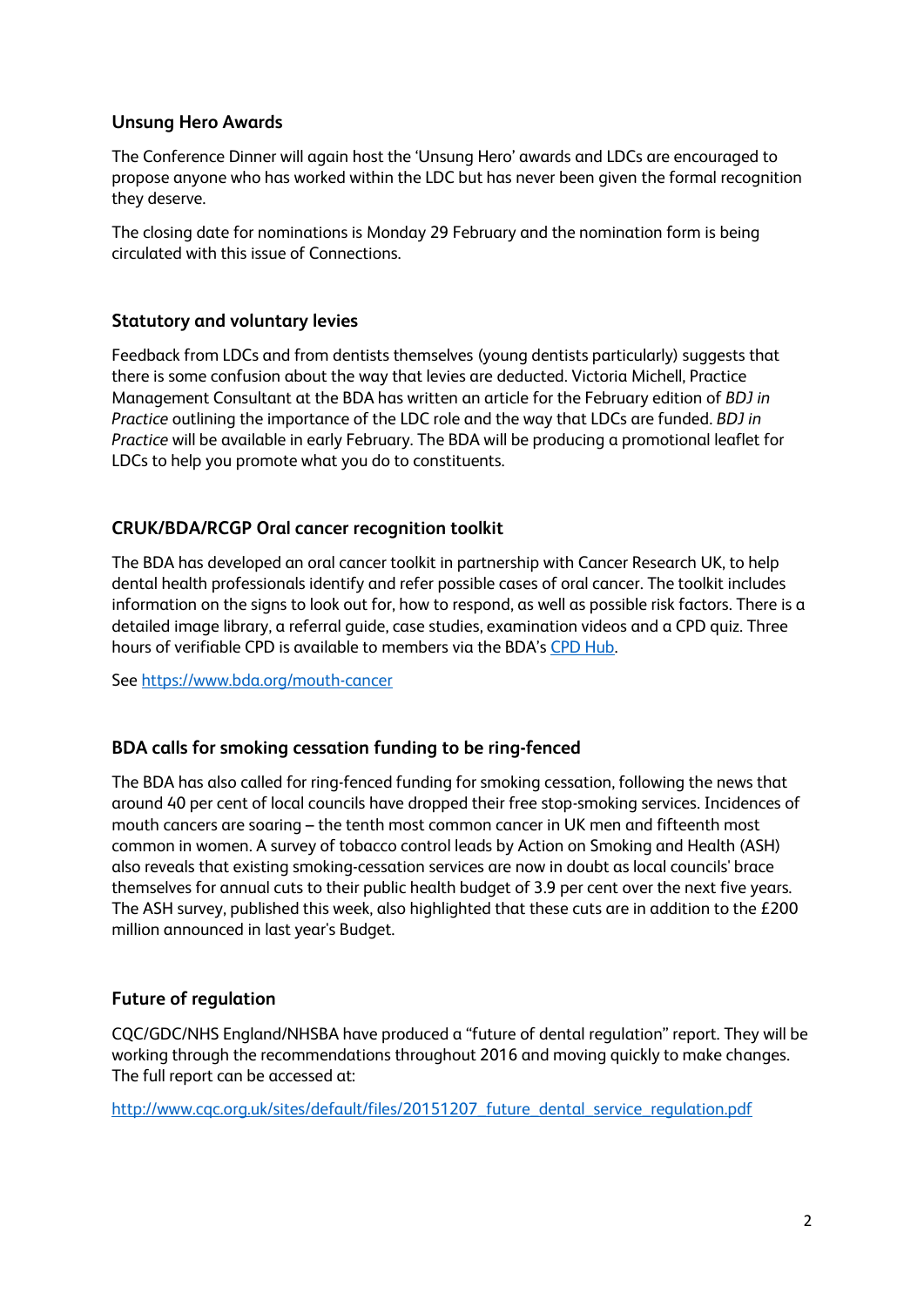# **GDC Corporate Strategy 2016-2019**

The GDC has now published its own three year strategy: '*Patients, Professionals, Partners and Performance*'. This gives details on how *the GDC: ' will improve its own performance and efficiency by supporting dentists and dental care professionals to provide the best possible care to patients'*. It can be found on the GDC website <http://www.gdc-uk.org/Aboutus/policy/Documents>

The next meeting of the Council will take place on Wednesday 27 January 2016. Key items to be considered include:

• findings and action plan following the publication of the Professional Standards Authority report by the (PSA) in December

- discussion of the Section 60 order and the planned change in fitness to practice; and
- discussion of the new communications and engagement strategy.

The agenda and papers are available on the GDC's website [http://www.gdc](http://www.gdc-uk.org/Aboutus/Thecouncil/Pages/Council-meetings-2016.aspx)[uk.org/Aboutus/Thecouncil/Pages/Council-meetings-2016.aspx](http://www.gdc-uk.org/Aboutus/Thecouncil/Pages/Council-meetings-2016.aspx)

# **CQC Update**

#### Inspections

CQC has undertaken roughly 600 inspection this financial year. Whilst the percentage of 100% passes for dentistry appear to be dropping slightly (probably due to 50% of inspections aimed at practices "of interest") it is still high compared to other sectors.

#### Fees

The fees consultation has just finished. It has been agreed that fees should go down in 2017/18 and stay down till at least 2019/20.

#### Strategy

The CQC is consulting on its plans for the next five years. Please see its consultation document 'CQC's strategy 2016 to 2021 – Shaping the future'.

Further information can be found here: [http://www.cqc.org.uk/content/2016-2021-strategy](http://www.cqc.org.uk/content/2016-2021-strategy-consultation)[consultation](http://www.cqc.org.uk/content/2016-2021-strategy-consultation)

GP federation registration webinar

LDCs may also find the GP federation registration webinar of interest given the new models of care and the developments in Greater Manchester that will be closely followed by the rest of the UK. LDCs could well form GDP Federations in the future.

#### <https://www.youtube.com/watch?v=m43EuIWpCJ8>

#### **Information Governance Toolkit Update**

The IGT deadline is again fast approaching and all NHS dental practices in England will need to be or maintain their level 2 compliance. For those who achieved level 2 compliance this will require those practices to review, update and most importantly republish their submissions.

Practices that fail to do this will find their compliance level has reverted to level 1.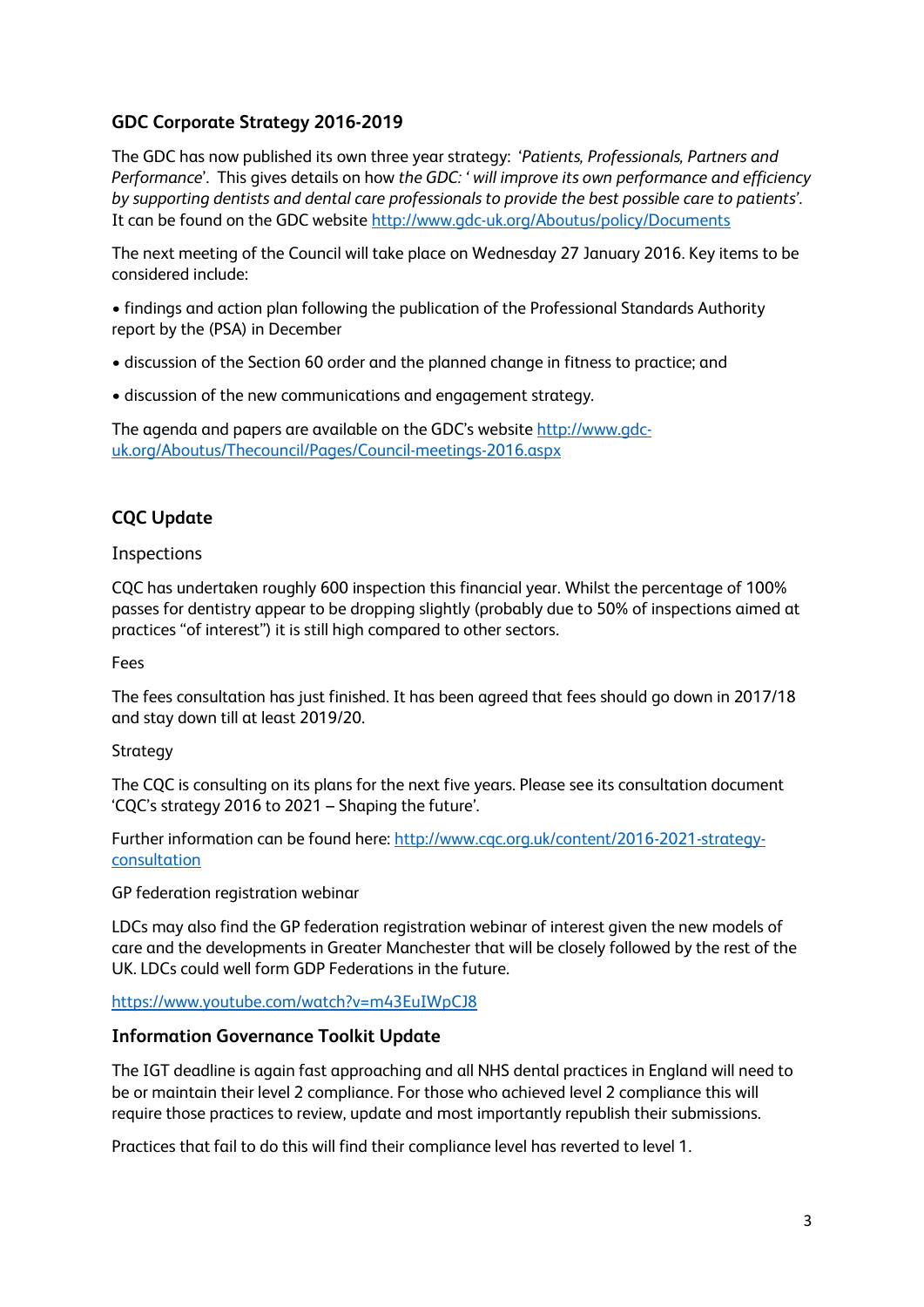Practices that did not reach level 2 compliance last year will need to be working to reach level 2 by the end of March 2016. These practices will need to complete the Toolkit as well as publish the Toolkit.

Once level 2 compliance is reached, all practices should be working towards level 3 compliance which is an auditing process involving a review of their practice procedures.

# **NHS England stakeholder engagement survey - Directory of Services**

The current Directory of Services, which is used by all NHS 111 providers and many ambulance trusts, holds details of the Urgent and Emergency health services across the country to support the onward signposting and referral of patients to the right service at the right time.

South East CSU is supporting NHS England by seeking information about the potential benefits of an improved repository of information with quick access to accurate information in terms of patient experience, quality of consultation and time reduction.

Practitioner opinions are being sought[: https://www.surveymonkey.co.uk/r/759P5CS](https://www.surveymonkey.co.uk/r/759P5CS)

# **British Dental Conference & Exhibition**

BDA Conference runs from Thursday 26-Saturday 28 May in Manchester. Information about confirmed speakers can now be found on the BDA Conference homepage: <https://www.bda.org/Conference>

Conference early bird rates are available until 7 March and BDA Expert and Extra members are reminded to register for their free Passes.

For anyone who has not been before here is a shor[t video](https://www.bda.org/conference/Pages/Home.aspx#vid) which gives a flavour of what to expect. We would welcome any feedback on it.

# **BDA Careers Day**

This event takes place Friday 12 February at Senate House, London. This year the event will focus on opportunities for all dentists whether newly-qualified or looking to change career direction. It is open to members and non-members.

Sessions include an update on dental contract reform by Henrik Overgaard-Nielsen, Becoming a FD trainer, and sessions on specialties including special care dentistry, oral and maxillofacial surgery, orthodontics and periodontics. Full details are available here: <https://www.bda.org/careersday>

# **Industrial Action**

BDA junior hospital dentists were balloted and participated in the industrial action on Tuesday 12 January, against the government's proposed contract for trainees working in hospital settings in England. Following this action talks resumed at ACAS with action planned for 26 January being postponed. Further action on 10 February has not been ruled out as yet. Further information can be found on [www.bda.org/traineecontract](http://www.bda.org/traineecontract)